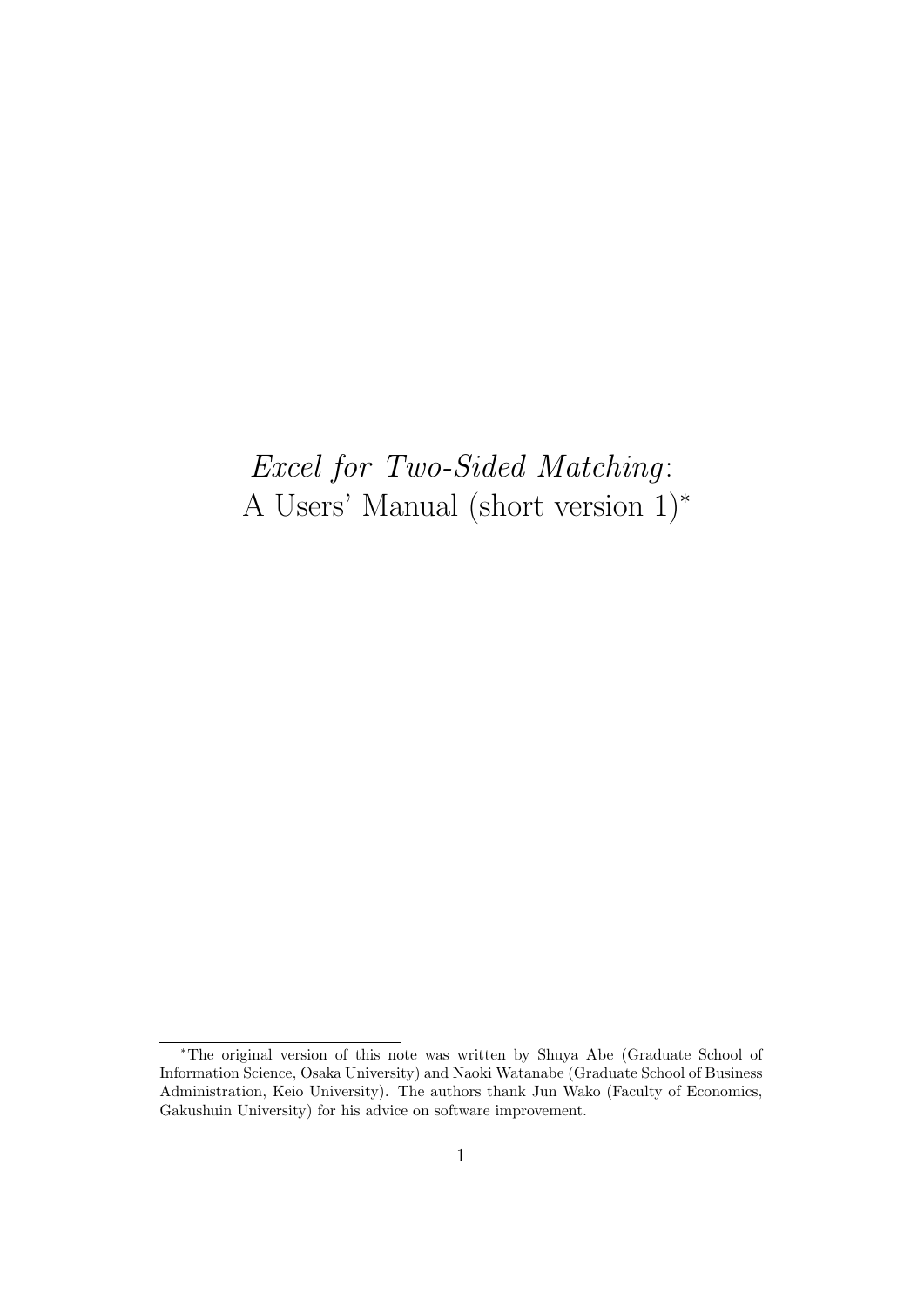# **1 Introduction**

This is a users' manual (short version) for *Excel for Two-Sided Matching* to solve two-sided matching problems with a computer. As of September 2017, *Excel for Two-Sided Matching* version 3 (sample3.xlsm) is available from the following URL.

#### http://labs.kbs.keio.ac.jp/naoki50lab/sample3.xlsm

The screen-shots in this manual were taken in the environment shown in Table 1.

| <b>OS</b>  | Windows 10 Enterprise                              |
|------------|----------------------------------------------------|
| Excel      | Microsoft Office 2016 Excel                        |
| <b>CPU</b> | Intel(R) Core(TM) $i7-3770K$ CPU @ 3.50GHz 3.90GHz |
| Memory     | 8 GB                                               |
| Disk       | 1 TR                                               |

Table 1: Environment of screen-shots

*Excel for Two-Sided Matching* runs on computers that can use Excel VBA (Visual Basic for Applications). The recommended environment is listed in Table 2.

Table 2: Recommended environment

| OS         | Windows $7-$ , Mac OS X $10.8-$                       |
|------------|-------------------------------------------------------|
| Excel      | Microsoft Office 2013-, Microsoft Office for Mac 2016 |
| <b>CPU</b> | no requirement if Excel works                         |
| Memory     | at least 2GB                                          |
| Disk       | no in particular                                      |

# **Notes**

(1) *Excel for Two-Sided Matching* consists of 4 Excel sheets (man, group, conf, result) and 1 Visual Basic for Applications (VBA) program. If assistance is needed for reading and writing VBA codes, refer to an appropriate textbook.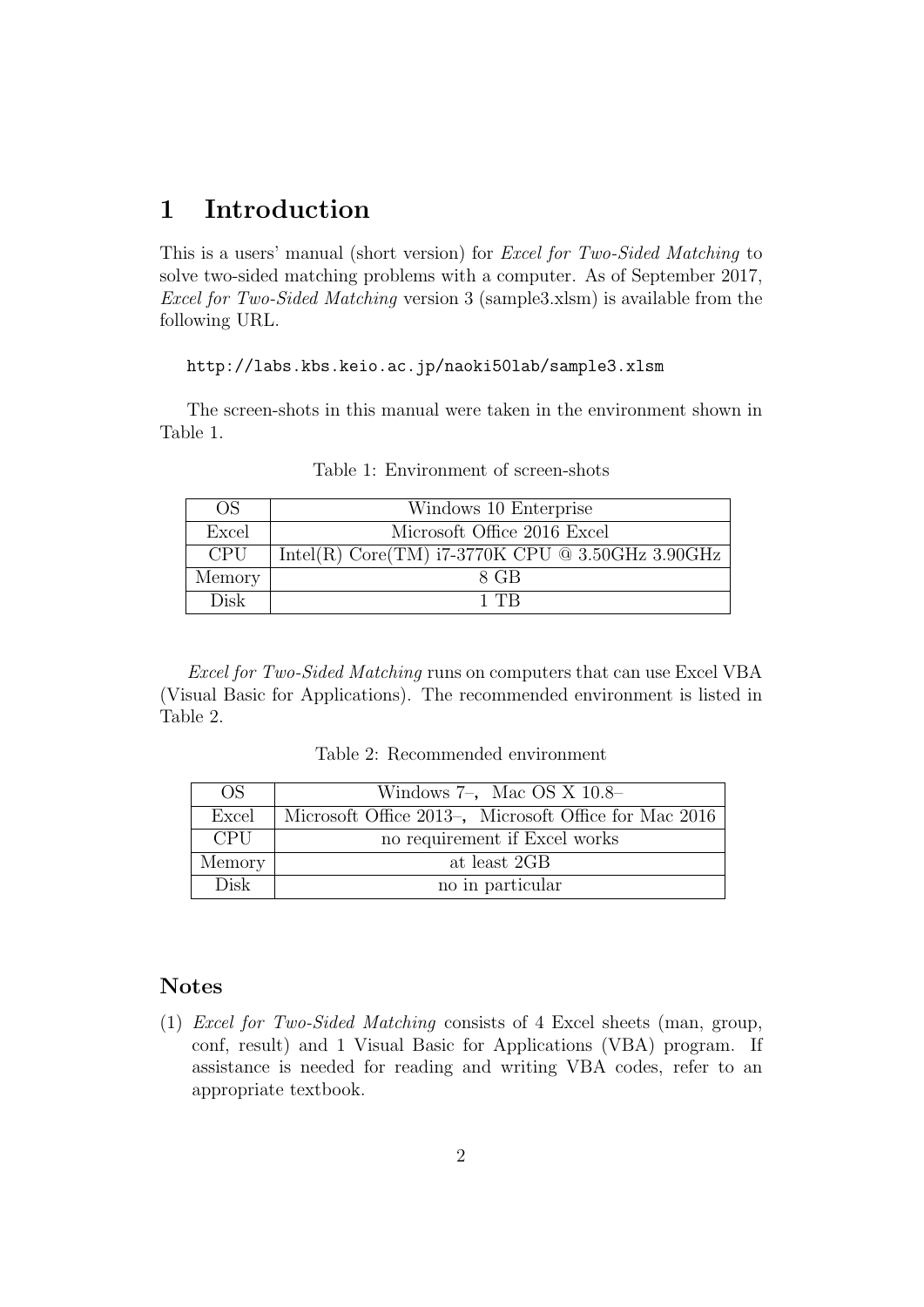- (2) Two-sided matching is an assignment problem. Matching workers and divisions in a company is an example, and the following information is used.
	- (a) Workers and divisions in a company: each worker has a preference over the divisions to which he or she is to be assigned, and each division conducts evaluations of the workers. The preferences and evaluations are represented by ranking without ties.
	- (b) Quota: the maximal number of workers that can be accepted by each division, i.e., capacity.
- (3) Users need to input numerical values in **Arabic numerals (not doublebyte characters) without multiple numbers and without missing values** for initial settings, workers' preferences, divisions' evaluations, and quotas of each division.
- (4) *Excel for Two-Sided Matching* uses a program written in Visual Basic. Thus, unlike editing a regular Excel sheet, users cannot restore states by pressing the "backspace" key or pressing the "Z" key while holding down the "Ctrl" key. It is possible to return the Excel file to the intended state before editing by closing the Excel file without saving the current state.
- (5) The computation results are overwritten each time the program is run. Thus, users need to make a copy of the computation results in another file.

# **2 Using** *Excel for Two-Sided Matching*

# **2.1 Getting Started**

Initially, set the numbers of workers and divisions in the VBA window. See Fig. 1. By default, the number of workers is set as 107 and the number of divisions is set as 11.

- 1. Click on the **Visual Basic** button on the **Developer** ribbon.
- 2. Find **VBAProject (sample3.xlsm)** by **Project** explorer.
- 3. Open **Module 1** in the **Standard Module** that is under **VBAProject (sample3.xlsm)**.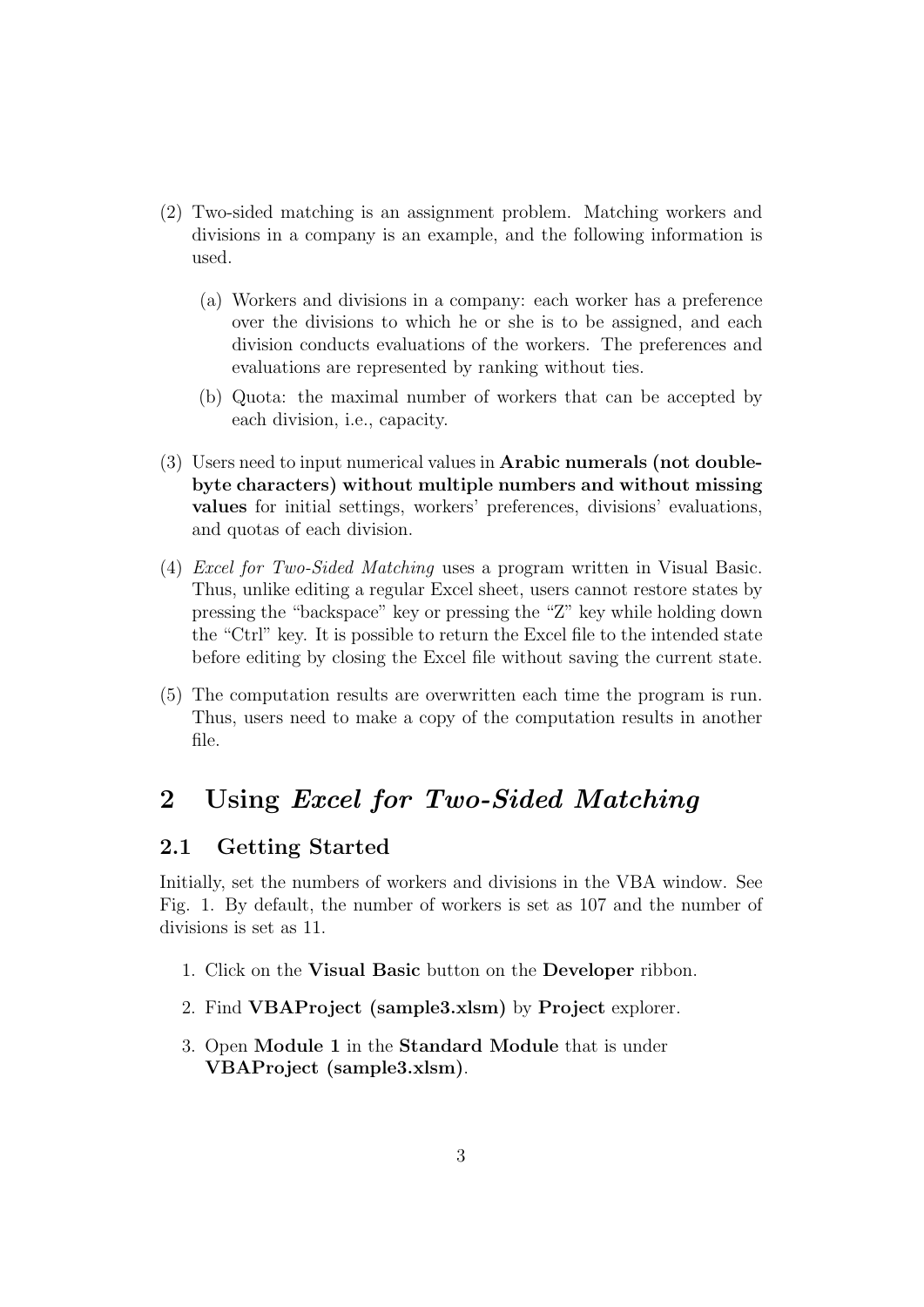

Figure 1: Visual Basic window

- 4. Change the numbers in Const num man to set the number of workers, and change the numbers in Const num group to set the numbers of divisions. These are the first two lines in **Module 1**.
- 5. Save to the same file and close the Visual Basic window.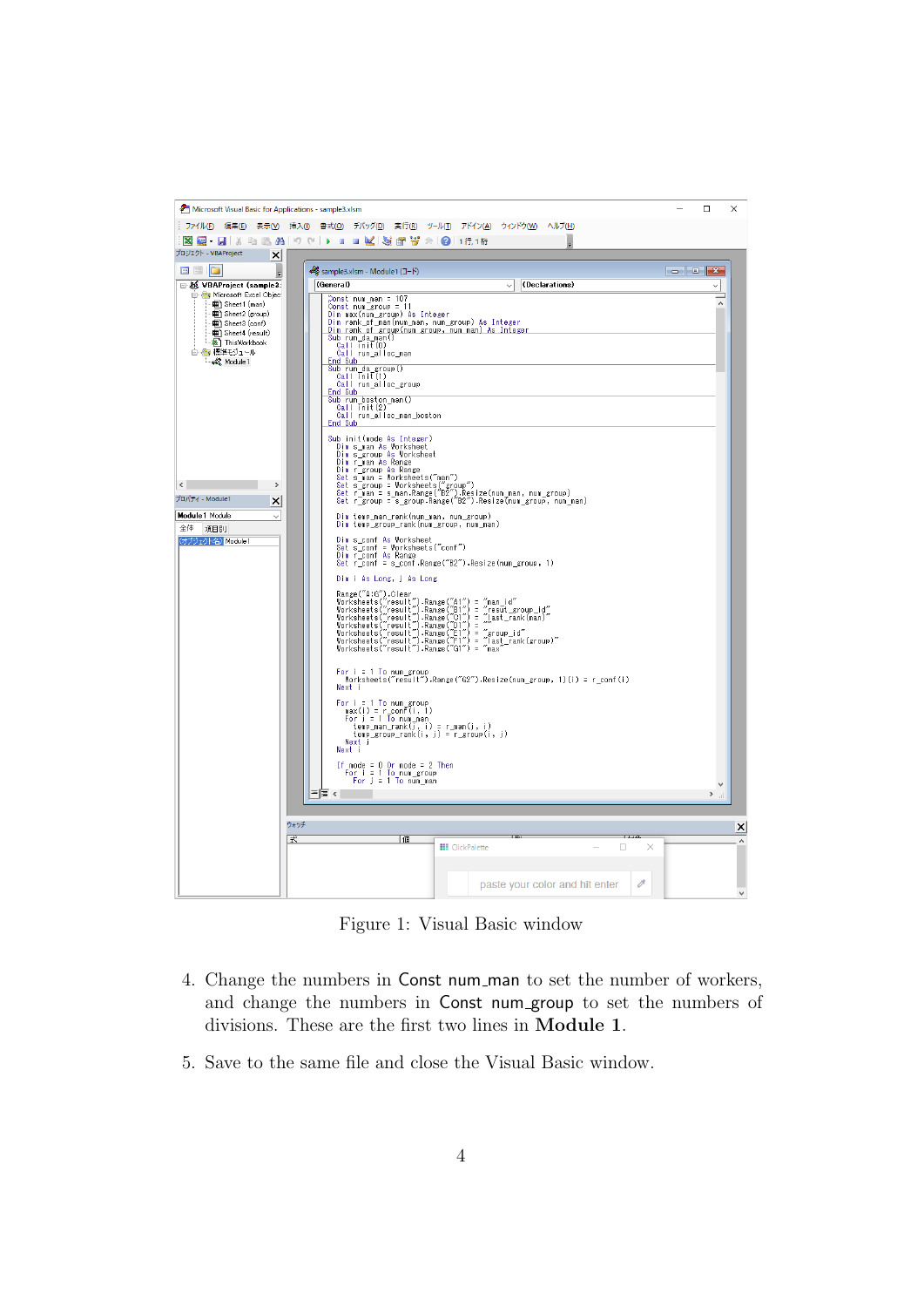# **2.2 Running the Program**

- 1. Complete the initial setting for the numbers of workers and divisions in the Visual Basic window.
- 2. Input numerical data on workers' preferences, divisions' evaluation, and quotas in the (1) man sheet, (2) group sheet, and (3) conf sheet.
- 3. Open the (4) result sheet.
- 4. Choose one button out of three in the result sheet.
	- *•* Click on the da (man) button for computing a matching with the worker-proposing DA algorithm.
	- *•* Click on the da (group) button for computing a matching with the division-proposing DA algorithm.
	- Click on the boston (man) button for computing a matching with the worker-proposing DA algorithm.
- 5. View computation results in the result sheet.

#### **(1) man sheet**

Input workers' preferences over divisions in Arabic numerals. See Fig.2, where 20 workers all report their preferences over 5 divisions.

# **Rows in column A (man\_id):** Input worker IDs in ascending order with**out multiple numbers and without missing values**.

**Rows in column B and thereafter (g\_rank):** Each row is used for a worker. Input the division ID worker *i* prefers at the *j*th rank in the cell corresponding to row (man\_id)  $i$  and column (g\_rank)  $j$ . (In Fig.2, the second-best division (g\_rank2) for a worker with  $ID=5$  (man\_id=5) is a division with ID=4.) The value put in cell 6C is thus 4.

randomize **button:** Use this to generate the workers' preferences randomly.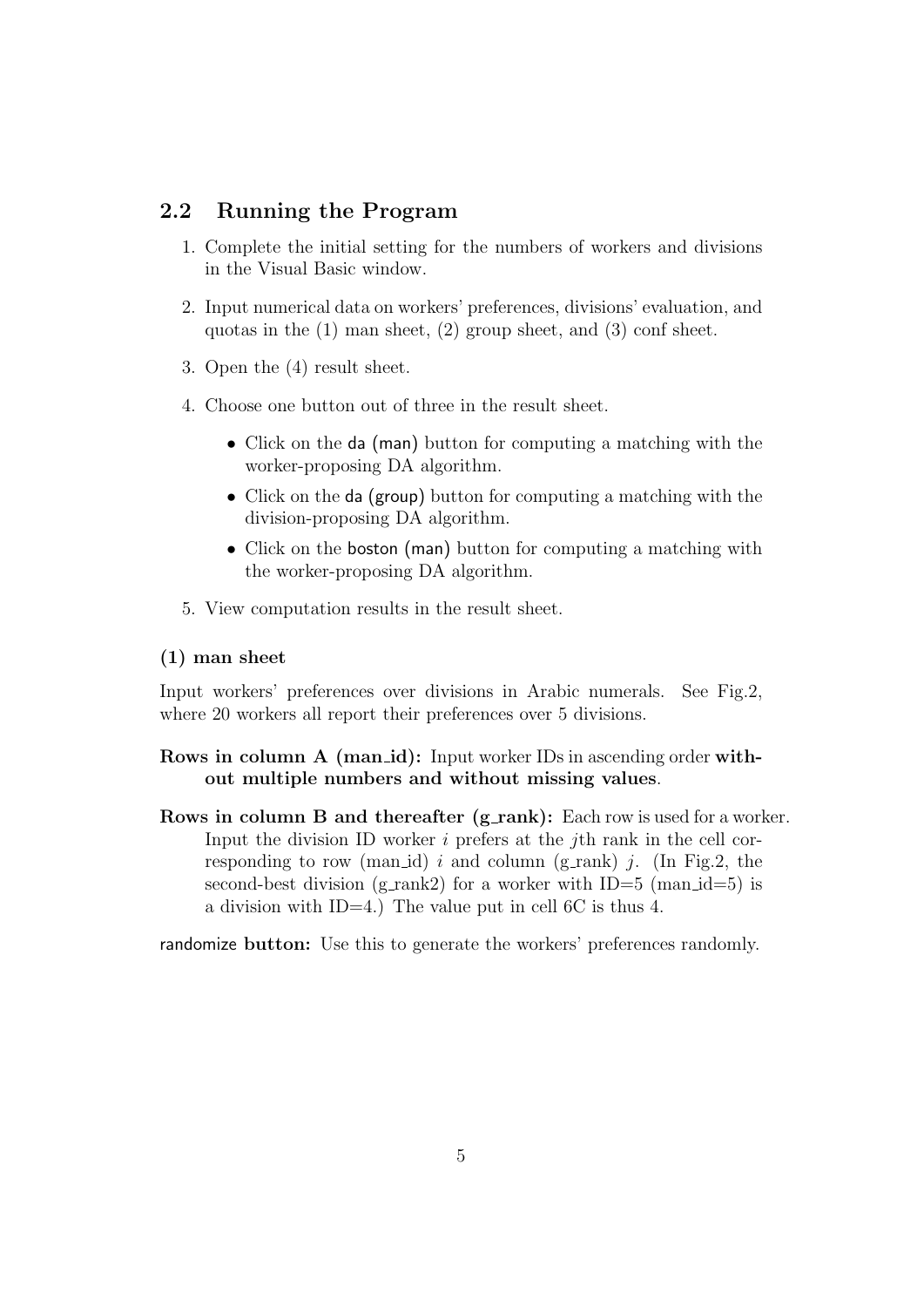|                | $B$ break                                      |                                     |                          |                                                  |                                         |                     | sample3.xlsm - Excel |                         |                          |         |               | 囨                    |           | $\Box$<br>×           |
|----------------|------------------------------------------------|-------------------------------------|--------------------------|--------------------------------------------------|-----------------------------------------|---------------------|----------------------|-------------------------|--------------------------|---------|---------------|----------------------|-----------|-----------------------|
| ファイル           |                                                |                                     | ホーム 挿入 ページレイアウト 数式 データ   |                                                  | 校閲                                      | 表示                  |                      | ■開発 Q 実行したい作業を入力してください  |                          |         |               |                      | 阿部修也 2 共有 |                       |
|                | $\frac{28}{2}$<br>Visual Basic マクロ             | ■マクロの記録<br>西相対参照で記録<br>→ マクロのセキュリティ |                          | <b>기준</b><br>기자 Excel COM<br>- <i>신 카</i> イン 카イン |                                         |                     |                      | 画対応付けのプロパティ コンポート       |                          | 風エクスポート |               |                      |           |                       |
|                |                                                |                                     | コード・シー・シー・シー・シー          | アドイン                                             |                                         | コントロール              |                      | <b>Example 2018</b> MML |                          |         |               |                      |           |                       |
| A1             | $\mathbf{v} = \mathbf{f}$ .                    |                                     | $\times$ $\checkmark$ fx | man_id                                           |                                         |                     |                      |                         |                          |         |               |                      |           |                       |
|                | A                                              | B                                   | $\mathbf{C}$             | D.                                               | E.                                      | $-$ F $-$           | G                    | H                       | $\mathbf{L}$             | J.      | K             | L.                   | M         |                       |
|                | Iman id                                        |                                     |                          |                                                  | g_rank1 g_rank2 g_rank3 g_rank4 g_rank5 |                     |                      |                         |                          |         |               |                      |           |                       |
| $\overline{2}$ | $\mathbf{1}$                                   | $\overline{2}$                      | 3                        | 5                                                | $\mathbf{1}$                            | 4                   |                      |                         |                          |         |               |                      |           |                       |
| 3              | $\overline{2}$                                 | $\mathbf{1}$                        | 4                        | 3                                                | 5                                       | $\overline{2}$      |                      |                         |                          |         |               |                      |           |                       |
| 4              | 3                                              | 4                                   | 5                        | 3                                                | $\mathbf{1}$                            | $\overline{2}$      |                      |                         | randomize                |         |               |                      |           |                       |
| 5              | 4                                              | $\mathbf{1}$                        | 3                        | 4                                                | 5                                       | $\overline{2}$      |                      |                         |                          |         |               |                      |           |                       |
| 6              | 5                                              | $\overline{2}$                      | 4                        | 5                                                | $\mathbf{1}$                            | 3                   |                      |                         |                          |         |               |                      |           |                       |
| $\overline{7}$ | 6                                              | $\overline{c}$                      | 4                        | 3                                                | 5                                       | 1                   |                      |                         |                          |         |               |                      |           |                       |
| 8              | $\overline{7}$                                 | $\mathbf{1}$                        | $\overline{2}$           | 5                                                | 3                                       | 4                   |                      |                         |                          |         |               |                      |           |                       |
| 9              | 8                                              | 5                                   | 4                        | $\mathbf{1}$                                     | $\overline{c}$                          | 3                   |                      |                         |                          |         |               |                      |           |                       |
| 10             | 9                                              | 4                                   | 1                        | 3                                                | 5                                       | 2                   |                      |                         |                          |         |               |                      |           |                       |
| 11             | 10                                             | 5                                   | $\mathbf{1}$             | $\overline{c}$                                   | 3                                       | 4                   |                      |                         |                          |         |               |                      |           |                       |
| 12             | 11                                             | 3                                   | $\overline{1}$           | 5                                                | $\overline{2}$                          | Δ                   |                      |                         |                          |         |               |                      |           |                       |
| 13             | 12                                             | $\mathbf{1}$                        | 5                        | 3                                                | 4                                       | $\overline{2}$      |                      |                         |                          |         |               |                      |           |                       |
| 14             | 13                                             | 4                                   | $\overline{2}$           | 5                                                | $\mathbf{1}$                            | 3                   |                      |                         |                          |         |               |                      |           |                       |
| 15             | 14                                             | 2                                   | 4                        | 5                                                | 1                                       | 3                   |                      |                         |                          |         |               |                      |           |                       |
| 16             | 15                                             | $\mathbf{1}$                        | 5                        | 3                                                | $\overline{c}$                          | 4                   |                      |                         |                          |         |               |                      |           |                       |
| 17<br>18       | 16<br>17                                       | 4<br>4                              | $\overline{c}$<br>3      | $\mathbf{1}$<br>5                                | 3<br>$\mathbf{1}$                       | 5<br>$\overline{2}$ |                      |                         |                          |         |               |                      |           |                       |
|                |                                                |                                     |                          |                                                  |                                         |                     |                      |                         |                          |         |               |                      |           |                       |
| 19<br>20       | 18<br>19                                       | 5<br>3                              | $\overline{2}$<br>5      | 4                                                | $\mathbf{1}$<br>4                       | 3<br>$\overline{c}$ |                      |                         |                          |         |               |                      |           |                       |
| 21             | 20                                             | 5                                   | 3                        | 1<br>$\mathbf{1}$                                | $\overline{2}$                          | 4                   |                      |                         |                          |         |               |                      |           |                       |
| 22             |                                                |                                     |                          |                                                  |                                         |                     |                      |                         |                          |         |               |                      |           |                       |
|                | $\rightarrow$ 4 $\rightarrow$ 10 $\rightarrow$ | group<br>man                        | conf                     | result                                           | $\bigoplus$                             |                     |                      |                         | $\mathbb{E}[\mathbf{X}]$ |         |               |                      |           | $\blacktriangleright$ |
| 準備完了           | 韻                                              |                                     |                          |                                                  |                                         |                     |                      |                         |                          |         | 冊<br><b>I</b> | $\Box$<br>$\sim$ $-$ |           | $+ 115%$              |

Figure 2: man sheet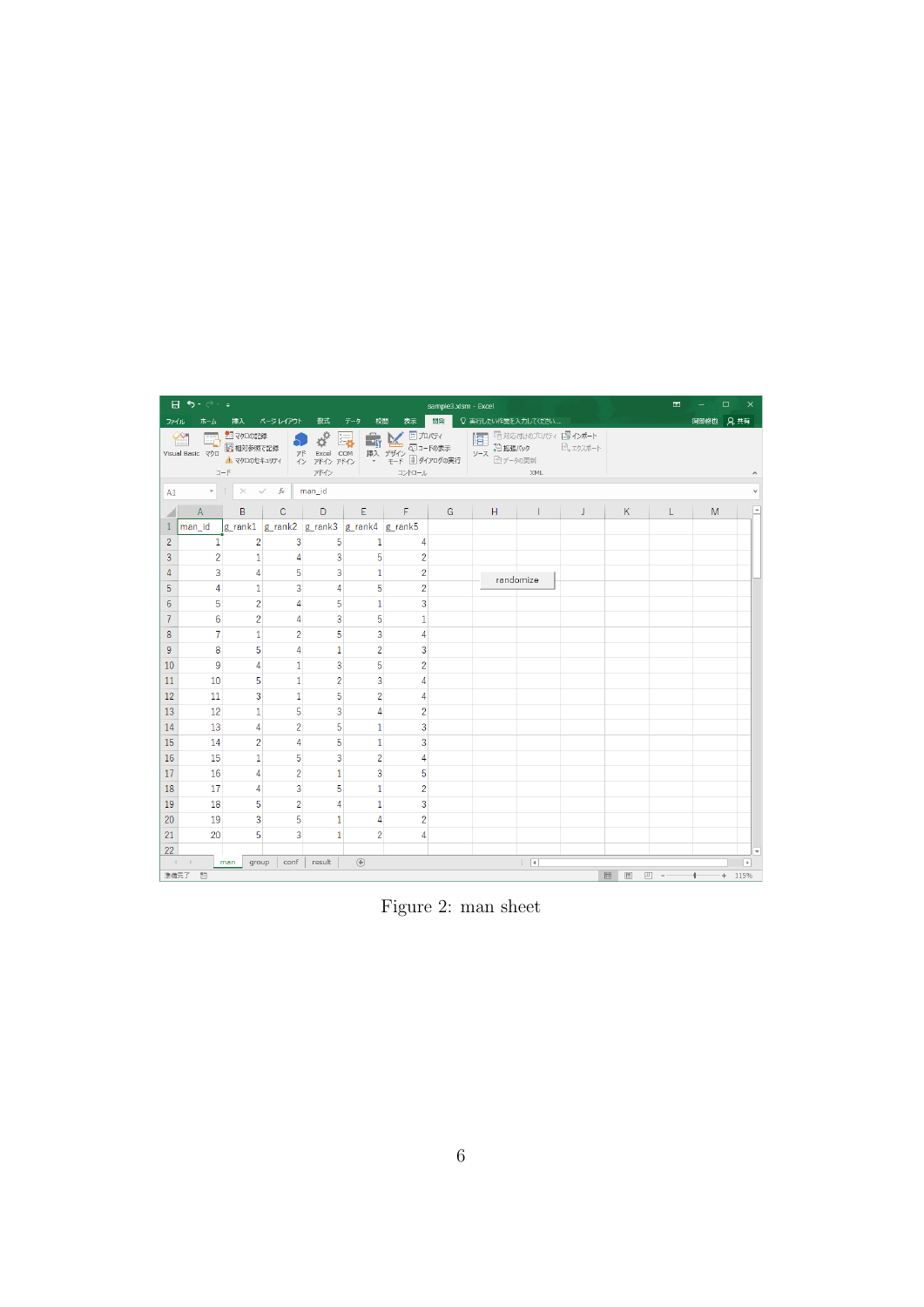#### **(2) group sheet**

Input divisions' evaluations for workers in Arabic numerals. See Fig.3, where 5 divisions report their evaluations for 20 workers (although the 13th ranked worker and thereafter cannot be seen in the screen-shot).

|                | 日 ち・さ・す                                                                                                                      |                                               |                |                                         |                   |                                                         | sample3.xlsm - Excel |                                              |                |         |                                    | 囨            | $\Box$<br>×                                                                                                           |  |
|----------------|------------------------------------------------------------------------------------------------------------------------------|-----------------------------------------------|----------------|-----------------------------------------|-------------------|---------------------------------------------------------|----------------------|----------------------------------------------|----------------|---------|------------------------------------|--------------|-----------------------------------------------------------------------------------------------------------------------|--|
| ファイル           | ホーム                                                                                                                          | 挿入                                            | ページレイアウト       | 数式<br>データ                               | 校開                | 開発  <br>表示                                              |                      | ♀ 実行したい作業を入力してください                           |                |         |                                    |              | 阿部修也 Q 共有                                                                                                             |  |
|                | OQ.<br>Visual Basic マクロ                                                                                                      | ■マクロの記録<br>「日相対参照で記録<br>▲ マクロのセキュリティ<br>$J-F$ | アド             | ą,<br>Excel COM<br>イン アドイン アドイン<br>アドイン | $-\pi$<br>挿入 デザイン | <b>VE</b> JUIGY<br>□コードの表示<br>· モード コタイアログの実行<br>コントロール |                      | 日 輸対応付けのプロパティ コンポート<br>ソース 自拡張パック<br>回データの更新 | XML            | 風エクスポート |                                    |              |                                                                                                                       |  |
| A1             | $\times$ $\hspace{0.1cm}$ $\hspace{0.1cm}\hspace{0.1cm}\mathit{f}_{x}$<br>group_id<br>$\mathbf{v}$ . The set of $\mathbf{v}$ |                                               |                |                                         |                   |                                                         |                      |                                              |                |         |                                    |              |                                                                                                                       |  |
|                | $\mathsf{A}$                                                                                                                 | B                                             | C              | D                                       | E.                | F                                                       | G                    | H.                                           | т.             | J       | K                                  | L            | M                                                                                                                     |  |
| $\mathbf{1}$   |                                                                                                                              |                                               |                |                                         |                   |                                                         |                      |                                              |                |         |                                    |              | group_id  m_rank1  m_rank2  m_rank3  m_rank4  m_rank5  m_rank6  m_rank7  m_rank8  m_rank9  m_rank10 m_rank11 m_rank12 |  |
| $\overline{2}$ | $\mathbf{1}$                                                                                                                 | 12                                            | 16             | $\overline{2}$                          | 8                 | 17                                                      | 14                   | 4                                            | 5              | 6       | 13                                 | 18           | 20                                                                                                                    |  |
| $\overline{3}$ | $\overline{c}$                                                                                                               | 18                                            | $\overline{7}$ | 6                                       | 10                | 3                                                       | 15                   | 4                                            | 16             | 17      | 20                                 | 11           | 5                                                                                                                     |  |
| 4              | 3                                                                                                                            | 12                                            | 3              | 11                                      | 9                 | 5                                                       | 6                    | 18                                           | 10             | 4       | 15                                 | $\mathbf{1}$ | 13                                                                                                                    |  |
| 5              | 4                                                                                                                            | $\overline{7}$                                | 14             | 20                                      | 12                | 9                                                       | $\overline{2}$       | 1                                            | 19             | 17      | 10                                 | 13           | 6                                                                                                                     |  |
| 6              | 5                                                                                                                            | 17                                            | 8              | 13                                      | 6                 | 5                                                       | 19                   | 11                                           | $\overline{a}$ | 14      | 18                                 | 20           | 15                                                                                                                    |  |
| $\overline{7}$ |                                                                                                                              |                                               |                |                                         |                   |                                                         |                      |                                              |                |         |                                    |              |                                                                                                                       |  |
| 8              |                                                                                                                              |                                               |                |                                         |                   |                                                         |                      |                                              |                |         |                                    |              |                                                                                                                       |  |
| 9              |                                                                                                                              |                                               |                |                                         |                   |                                                         |                      |                                              |                |         |                                    |              |                                                                                                                       |  |
| 10             |                                                                                                                              |                                               |                |                                         |                   |                                                         |                      |                                              |                |         |                                    |              |                                                                                                                       |  |
| 11             |                                                                                                                              |                                               |                |                                         |                   |                                                         |                      |                                              |                |         |                                    |              |                                                                                                                       |  |
| 12             |                                                                                                                              |                                               |                |                                         |                   |                                                         |                      |                                              |                |         |                                    |              |                                                                                                                       |  |
| 13<br>14       |                                                                                                                              |                                               |                |                                         |                   |                                                         |                      |                                              |                |         |                                    |              |                                                                                                                       |  |
| 15             |                                                                                                                              |                                               |                |                                         |                   |                                                         |                      |                                              |                |         |                                    |              |                                                                                                                       |  |
| 16             |                                                                                                                              | randomize                                     |                |                                         |                   |                                                         |                      |                                              |                |         |                                    |              |                                                                                                                       |  |
| 17             |                                                                                                                              |                                               |                |                                         |                   |                                                         |                      |                                              |                |         |                                    |              |                                                                                                                       |  |
| 18             |                                                                                                                              |                                               |                |                                         |                   |                                                         |                      |                                              |                |         |                                    |              |                                                                                                                       |  |
| 19             |                                                                                                                              |                                               |                |                                         |                   |                                                         |                      |                                              |                |         |                                    |              |                                                                                                                       |  |
| 20             |                                                                                                                              |                                               |                |                                         |                   |                                                         |                      |                                              |                |         |                                    |              |                                                                                                                       |  |
| 21             |                                                                                                                              |                                               |                |                                         |                   |                                                         |                      |                                              |                |         |                                    |              |                                                                                                                       |  |
| 22             |                                                                                                                              |                                               |                |                                         |                   |                                                         |                      |                                              |                |         |                                    |              |                                                                                                                       |  |
|                | $-4$ $+$                                                                                                                     | man<br>group                                  | conf           | result                                  | $\bigoplus$       |                                                         |                      | $\vdash \boxed{4}$                           |                |         |                                    |              | $\blacktriangleright$                                                                                                 |  |
| 準備完了           | 間                                                                                                                            |                                               |                |                                         |                   |                                                         |                      |                                              |                | 囲       | ▣<br>凹<br>$\overline{\phantom{a}}$ |              | $+ 115%$                                                                                                              |  |

Figure 3: group sheet

### **Rows in column A (group\_id):** Input worker IDs in ascending order with**out multiple numbers and without missing values**.

**Rows in column B and thereafter (m\_rank):** Each row is used for a division. Input the worker ID division *i* evaluates at the *j*th rank in the cell corresponding to row (group id)  $i$  and column (man rank)  $j$ . (In Fig.2, the fourth-best worker (man\_rank4) for a division with  $ID=3$ (group  $id=3$ ) is a worker with ID=9.) The value put in cell 4E is thus 9.

randomize **button:** Use this to generate the workers' preferences randomly.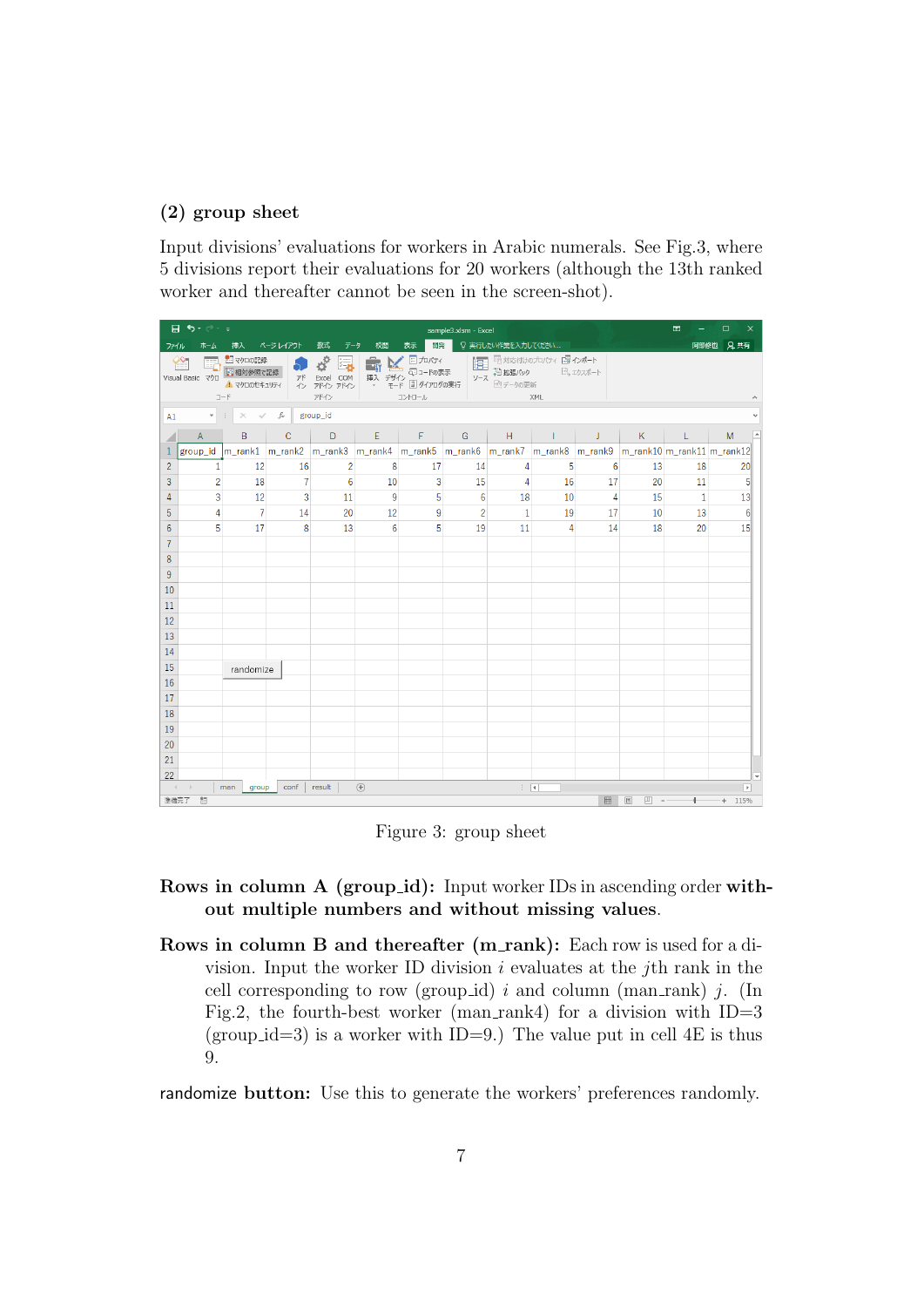### **(3) conf sheet**

Input quotas of divisions in Arabic numerals. See Fig.3, where 5 divisions report 20 openings in total.

|                                  | $B$ break        |                                                         |                                                                |             |                                                                                                                                                                                                                                                                                                                                                                                                                                                               | sample3.xlsm - Excel  |                          |         |              | 囨    | $\Box$    | $\times$                 |
|----------------------------------|------------------|---------------------------------------------------------|----------------------------------------------------------------|-------------|---------------------------------------------------------------------------------------------------------------------------------------------------------------------------------------------------------------------------------------------------------------------------------------------------------------------------------------------------------------------------------------------------------------------------------------------------------------|-----------------------|--------------------------|---------|--------------|------|-----------|--------------------------|
|                                  |                  | ファイル ホーム 挿入 ページレイアウト 数式                                 |                                                                | データ 校閲      | 表示                                                                                                                                                                                                                                                                                                                                                                                                                                                            | ■開発 Q実行したい作業を入力してください |                          |         |              |      | 阿部修也 2 共有 |                          |
| $\frac{8}{2}$                    | Visual Basic マクロ | 図相対参照で記録<br>イントリー イント マクロのセキュリティ<br>$\Box - \mathbb{F}$ | <b>기준</b><br>기타 Excel COM<br>- 수 개 <i>수</i> 개 <i>수</i><br>アドイン |             | $\begin{array}{c c} & \multicolumn{3}{c }{\textbf{1}} & \multicolumn{3}{c }{\textbf{2}} & \multicolumn{3}{c }{\textbf{3}} & \multicolumn{3}{c }{\textbf{4}} & \multicolumn{3}{c }{\textbf{5}} & \multicolumn{3}{c }{\textbf{6}} & \multicolumn{3}{c }{\textbf{7}} & \multicolumn{3}{c }{\textbf{8}} & \multicolumn{3}{c }{\textbf{9}} & \multicolumn{3}{c }{\textbf{1}} & \multicolumn{3}{c }{\textbf{1}} & \multicolumn{3}{c }{\textbf{1}} & \multicolumn{3$ |                       | <b>Example 2018 SML</b>  | 風エクスポート |              |      |           |                          |
| A1                               |                  | $\star$ $\mid$ $\times$ $\checkmark$ $f_{x}$            | group_id                                                       |             |                                                                                                                                                                                                                                                                                                                                                                                                                                                               |                       |                          |         |              |      |           |                          |
|                                  | $\overline{A}$   | B                                                       | $\mathsf{C}$                                                   | D           | Ε                                                                                                                                                                                                                                                                                                                                                                                                                                                             | F                     | G                        | H       | $\mathbf{I}$ | J    | K         | $\overline{\phantom{a}}$ |
|                                  | 1 group_id   max |                                                         |                                                                |             |                                                                                                                                                                                                                                                                                                                                                                                                                                                               |                       |                          |         |              |      |           |                          |
| 2                                | $\mathbf{1}$     | 6                                                       |                                                                |             |                                                                                                                                                                                                                                                                                                                                                                                                                                                               |                       |                          |         |              |      |           |                          |
| 3                                | $\overline{c}$   | 3                                                       |                                                                |             |                                                                                                                                                                                                                                                                                                                                                                                                                                                               |                       |                          |         |              |      |           |                          |
| 4                                | 3                | 4                                                       |                                                                |             |                                                                                                                                                                                                                                                                                                                                                                                                                                                               |                       |                          |         |              |      |           |                          |
| 5                                | 4                | 4                                                       |                                                                |             |                                                                                                                                                                                                                                                                                                                                                                                                                                                               |                       |                          |         |              |      |           |                          |
| 6                                | 5                | 3                                                       |                                                                |             |                                                                                                                                                                                                                                                                                                                                                                                                                                                               |                       |                          |         |              |      |           |                          |
| $\overline{7}$                   |                  |                                                         |                                                                |             |                                                                                                                                                                                                                                                                                                                                                                                                                                                               |                       |                          |         |              |      |           |                          |
| 8                                |                  |                                                         |                                                                |             |                                                                                                                                                                                                                                                                                                                                                                                                                                                               |                       |                          |         |              |      |           |                          |
| 9                                |                  |                                                         |                                                                |             |                                                                                                                                                                                                                                                                                                                                                                                                                                                               |                       |                          |         |              |      |           |                          |
| 10                               |                  |                                                         |                                                                |             |                                                                                                                                                                                                                                                                                                                                                                                                                                                               |                       |                          |         |              |      |           |                          |
| 11<br>12                         |                  |                                                         |                                                                |             |                                                                                                                                                                                                                                                                                                                                                                                                                                                               |                       |                          |         |              |      |           |                          |
| 13                               |                  |                                                         |                                                                |             |                                                                                                                                                                                                                                                                                                                                                                                                                                                               |                       |                          |         |              |      |           |                          |
| 14                               |                  |                                                         |                                                                |             |                                                                                                                                                                                                                                                                                                                                                                                                                                                               |                       |                          |         |              |      |           |                          |
| 15                               |                  |                                                         |                                                                |             |                                                                                                                                                                                                                                                                                                                                                                                                                                                               |                       |                          |         |              |      |           |                          |
| 16                               |                  |                                                         |                                                                |             |                                                                                                                                                                                                                                                                                                                                                                                                                                                               |                       |                          |         |              |      |           |                          |
| 17                               |                  |                                                         |                                                                |             |                                                                                                                                                                                                                                                                                                                                                                                                                                                               |                       |                          |         |              |      |           |                          |
| 18                               |                  |                                                         |                                                                |             |                                                                                                                                                                                                                                                                                                                                                                                                                                                               |                       |                          |         |              |      |           |                          |
| 19                               |                  |                                                         |                                                                |             |                                                                                                                                                                                                                                                                                                                                                                                                                                                               |                       |                          |         |              |      |           |                          |
| $\rightarrow$ 4 $\rightarrow$ 10 | man              | group                                                   | result<br>conf                                                 | $\bigoplus$ |                                                                                                                                                                                                                                                                                                                                                                                                                                                               |                       | $\mathbb{E}[\mathbb{R}]$ |         |              |      |           | $\overline{\phantom{a}}$ |
| 準備完了                             | 間                |                                                         |                                                                |             |                                                                                                                                                                                                                                                                                                                                                                                                                                                               |                       |                          |         | 田回           | 凹 -- | ÷         | $+ 130%$                 |

Figure 4: conf sheet

- **Rows in column A (group\_id):** Input worker IDs in ascending order with**out multiple numbers and without missing values**.
- **Rows in column B (max):** Each row is used for a division. Input the quota of division *i* in the cell corresponding to "max" in row (group id). **The total of all quotas should coincide with the total number of workers**. In Fig.4, the quota of a division with ID=1 is 6. The value put in cell 2B is thus 3.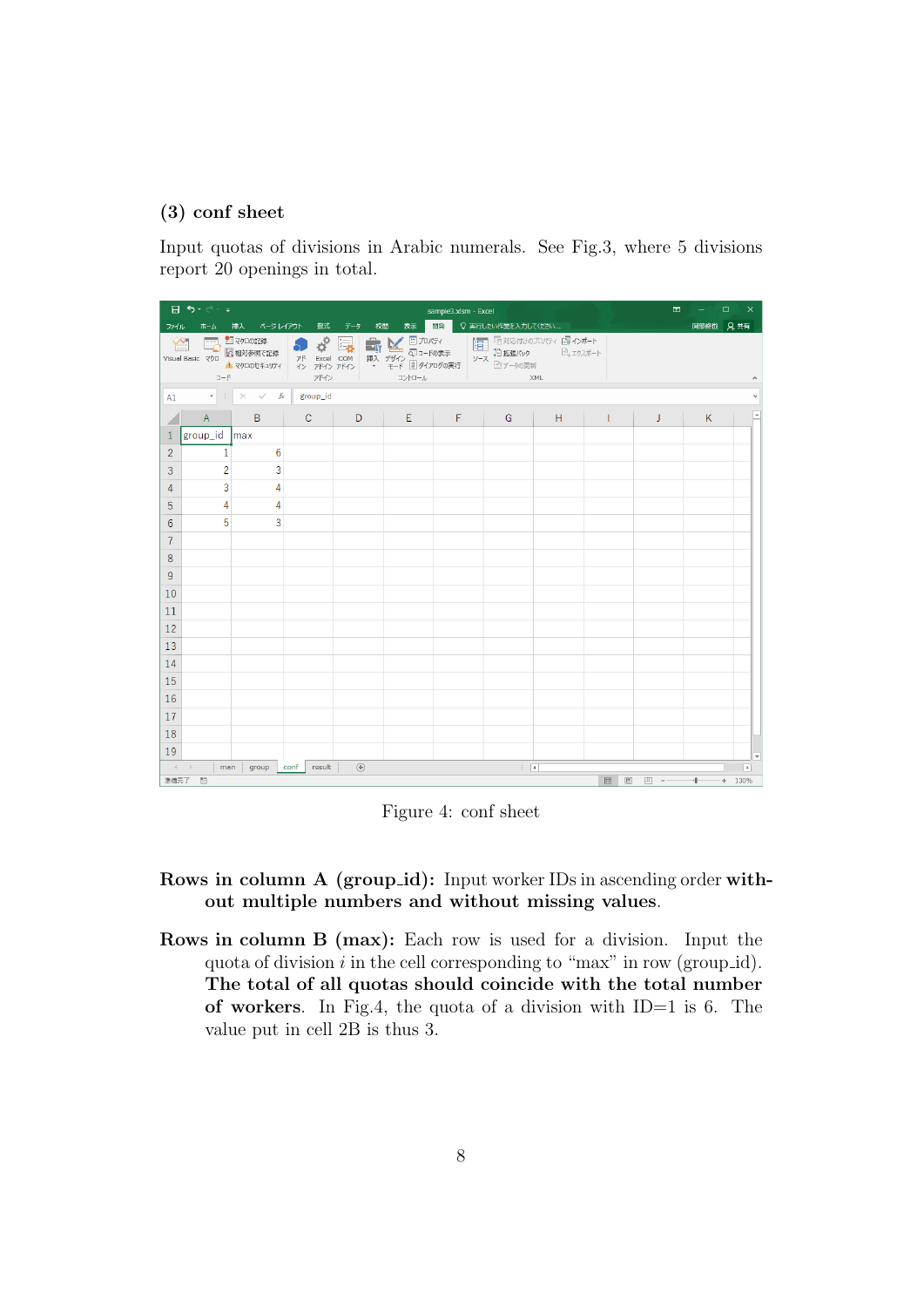#### **(4) result sheet**

The computation results are shown in the result sheet. The buttons in this sheet are used to run each computation. See Fig.5, which shows a matching of 20 workers to 5 divisions by rankings according to the workers' preferences and the divisions' evaluations.

|                | <u> ⊶ پ دن ⊞</u>         |                                                                                                                                                                                                                                                                                                                                                                                                                                                  |                                                                                                                         |                    |                                   | sample3.xlsm - Excel |                                                  |                                      |              | 囨                                                                                                      | п               |                          |
|----------------|--------------------------|--------------------------------------------------------------------------------------------------------------------------------------------------------------------------------------------------------------------------------------------------------------------------------------------------------------------------------------------------------------------------------------------------------------------------------------------------|-------------------------------------------------------------------------------------------------------------------------|--------------------|-----------------------------------|----------------------|--------------------------------------------------|--------------------------------------|--------------|--------------------------------------------------------------------------------------------------------|-----------------|--------------------------|
| ファイル           | ホーム                      | 挿入 ページレイアウト                                                                                                                                                                                                                                                                                                                                                                                                                                      | 数式                                                                                                                      | 校閲<br>データ          | 表示                                | 開発                   | ♀ 実行したい作業を入力してください                               |                                      |              |                                                                                                        | 阿部修也 2 共有       |                          |
|                | Visual Basic マクロ         | ■マクロの記録<br>西相対参照で記録<br>▲ マクロのセキュリティ<br>コード                                                                                                                                                                                                                                                                                                                                                                                                       | $\overline{\Omega}^{\mathbb{Q}}$<br>$\frac{1}{2}$<br>$\overline{\mathcal{V}}$<br>アドイン アドイン<br>$\leftrightarrow$<br>アドイン | $\Box_0$<br>$\psi$ | 挿入デザイン<br>モード コダイアログの実行<br>コントロール | 三 プロパティ<br>○コードの表示   | ■ HAGAHOJDバティ コンポート<br>岩拡張パック<br>ソース<br>☆■データの更新 | XML                                  | 風エクスポート      |                                                                                                        |                 |                          |
| A1             | $\overline{\phantom{a}}$ | $\times$ $\hspace{0.1cm}\raisebox{0.1cm}{\;\raisebox{0.1cm}{\;\raisebox{0.1cm}{\;\raisebox{0.1cm}{\;\raisebox{0.1cm}{\;\raisebox{0.1cm}{\;\raisebox{0.1cm}{\;\raisebox{0.1cm}{\;\raisebox{0.1cm}{\;\raisebox{0.1cm}{\;\raisebox{0.1cm}{\;\raisebox{0.1cm}{\;\raisebox{0.1cm}{\;\raisebox{0.1cm}{\;\raisebox{0.1cm}{\;\raisebox{0.1cm}{\;\raisebox{0.1cm}{\;\raisebox{0.1cm}{\;\raisebox{0.1cm}{\;\raisebox{0.1cm}{\;\raisebox{0.1$<br>$f_x$<br>÷ | man_id                                                                                                                  |                    |                                   |                      |                                                  |                                      |              |                                                                                                        |                 |                          |
|                | $\mathsf{A}$             | B                                                                                                                                                                                                                                                                                                                                                                                                                                                | $\mathbf{C}$                                                                                                            | D                  | E                                 | F.                   | G                                                | H                                    | Т            | K<br>J.                                                                                                | L               | ×                        |
|                | man_id                   | resut_group_id                                                                                                                                                                                                                                                                                                                                                                                                                                   | last_rank(man)                                                                                                          |                    | group_id last_rank(max            |                      |                                                  |                                      |              |                                                                                                        |                 |                          |
| $\overline{2}$ | $\mathbf{1}$             | $\overline{2}$                                                                                                                                                                                                                                                                                                                                                                                                                                   | $\mathbf{1}$                                                                                                            |                    | $\mathbf{1}$                      | 17                   | 6                                                |                                      |              |                                                                                                        |                 |                          |
| 3              | $\overline{c}$           | 1                                                                                                                                                                                                                                                                                                                                                                                                                                                | 1                                                                                                                       |                    | $\overline{c}$                    | 13                   | 3                                                |                                      | da (man)     |                                                                                                        | randomize man   |                          |
| 4              | 3                        | 4                                                                                                                                                                                                                                                                                                                                                                                                                                                | $\mathbf{1}$                                                                                                            |                    | 3                                 | 20                   | Δ                                                |                                      |              |                                                                                                        |                 |                          |
| 5              | 4                        | $\mathbf{1}$                                                                                                                                                                                                                                                                                                                                                                                                                                     | $\overline{1}$                                                                                                          |                    | $\overline{4}$                    | 18                   | Λ                                                |                                      | da (group)   |                                                                                                        | randomize group |                          |
| 6              | 5                        | $\overline{2}$                                                                                                                                                                                                                                                                                                                                                                                                                                   | $\overline{1}$                                                                                                          |                    | 5                                 | 11                   | 3                                                |                                      |              |                                                                                                        |                 |                          |
| $\overline{7}$ | 6                        | $\overline{2}$                                                                                                                                                                                                                                                                                                                                                                                                                                   | $\mathbf{1}$                                                                                                            |                    |                                   |                      |                                                  |                                      | boston (man) |                                                                                                        |                 |                          |
| 8              | 7                        | $\mathbf{1}$                                                                                                                                                                                                                                                                                                                                                                                                                                     | $\overline{1}$                                                                                                          |                    |                                   |                      |                                                  |                                      |              |                                                                                                        |                 |                          |
| 9              | 8                        | 5                                                                                                                                                                                                                                                                                                                                                                                                                                                | $\mathbf{1}$                                                                                                            |                    |                                   |                      |                                                  |                                      |              |                                                                                                        |                 |                          |
| 10             | 9<br>10                  | Δ<br>$\mathbf{1}$                                                                                                                                                                                                                                                                                                                                                                                                                                | $\overline{1}$                                                                                                          |                    |                                   |                      |                                                  |                                      |              |                                                                                                        |                 |                          |
| 11<br>12       | 11                       | 3                                                                                                                                                                                                                                                                                                                                                                                                                                                | $\overline{c}$<br>$\overline{1}$                                                                                        |                    |                                   |                      |                                                  |                                      |              |                                                                                                        |                 |                          |
| 13             | 12                       | 1                                                                                                                                                                                                                                                                                                                                                                                                                                                | $\mathbf{1}$                                                                                                            |                    |                                   |                      |                                                  |                                      |              |                                                                                                        |                 |                          |
| 14             | 13                       | 4                                                                                                                                                                                                                                                                                                                                                                                                                                                | $\mathbf{1}$                                                                                                            |                    |                                   |                      |                                                  |                                      |              |                                                                                                        |                 |                          |
| 15             | 14                       | 3                                                                                                                                                                                                                                                                                                                                                                                                                                                | 5                                                                                                                       |                    |                                   |                      |                                                  |                                      |              |                                                                                                        |                 |                          |
| 16             | 15                       | 1                                                                                                                                                                                                                                                                                                                                                                                                                                                | $\overline{1}$                                                                                                          |                    |                                   |                      |                                                  |                                      |              |                                                                                                        |                 |                          |
| 17             | 16                       | 3                                                                                                                                                                                                                                                                                                                                                                                                                                                | 4                                                                                                                       |                    |                                   |                      |                                                  |                                      |              |                                                                                                        |                 |                          |
| 18             | 17                       | Δ                                                                                                                                                                                                                                                                                                                                                                                                                                                | $\overline{1}$                                                                                                          |                    |                                   |                      |                                                  |                                      |              |                                                                                                        |                 |                          |
| 19             | 18                       | 5                                                                                                                                                                                                                                                                                                                                                                                                                                                | $\mathbf{1}$                                                                                                            |                    |                                   |                      |                                                  |                                      |              |                                                                                                        |                 |                          |
| 20             | 19                       | 3                                                                                                                                                                                                                                                                                                                                                                                                                                                | 1                                                                                                                       |                    |                                   |                      |                                                  |                                      |              |                                                                                                        |                 |                          |
| 21             | 20                       | 5                                                                                                                                                                                                                                                                                                                                                                                                                                                | 1                                                                                                                       |                    |                                   |                      |                                                  |                                      |              |                                                                                                        |                 |                          |
| 22             |                          |                                                                                                                                                                                                                                                                                                                                                                                                                                                  |                                                                                                                         |                    |                                   |                      |                                                  |                                      |              |                                                                                                        |                 |                          |
|                | $-(-)$                   | conf<br>man<br>group                                                                                                                                                                                                                                                                                                                                                                                                                             | result                                                                                                                  | $\bigoplus$        |                                   |                      |                                                  | $\mathbb{E}\left[ \mathbb{E}\right]$ |              |                                                                                                        |                 | $\overline{\phantom{a}}$ |
| 準備完了           | 韻                        |                                                                                                                                                                                                                                                                                                                                                                                                                                                  |                                                                                                                         |                    |                                   |                      |                                                  |                                      | 囲            | $\begin{tabular}{ c c } \hline \quad \quad & \quad \quad & \quad \quad \\ \hline \end{tabular}$<br>凹 - |                 | $+ 115%$                 |

Figure 5: result sheet

**Rows in column A (man\_id):** Worker IDs are shown in ascending order.

- **Rows in column B (result\_group\_id):** Each division matching each worker is shown with the ID.
- **Rows in column C (last\_rank (man)):** The rank of the division that matches a worker in his or her preference is shown for each worker. In Fig. 5, worker 14 is matched with division 3, which is the 5th rank of his or her preference. The value put in cell 15C is thus 5.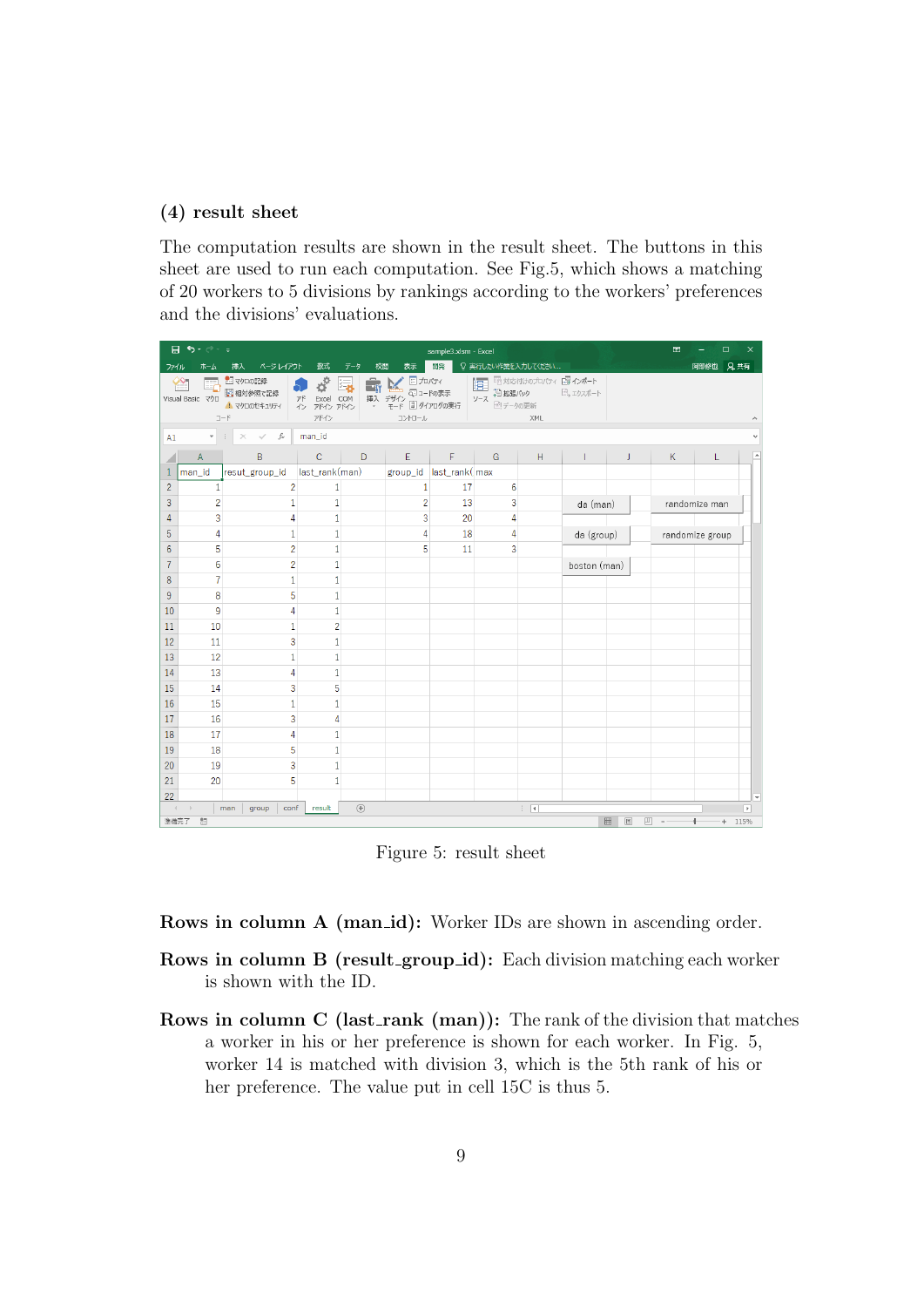**Rows in column E (group\_id):** Division IDs are shown in ascending order.

**Rows in column F (last\_rank (group)):** The lowest rank of worker among workers matched with a division according to the division's evaluation is given. As shown in the middle of Fig.5, division 3 with quota 4 is matched with the worker who is 20th in the evaluation of the division. In division 3, no worker is lower ranked in the evaluation. The value put in cell 4F is thus 20.

**Row in column G (max):** The quotas put in conf sheet are shown.

(**Caveat**) When the workers' preferences have missing values, an error message appears if worker-proposing algorithms are used, whereas the divisionproposing DA algorithms may generate a matching. In the latter case, **it should be an error message if last rank (man)=**0. The same thing applies to the worker-proposing algorithms when the divisions' evaluations have missing values.

- da (man)**button:** Press when worker-proposing DA algorithm is used.
- da (group) **button:** Press when division-proposing DA algorithm is used.
- boston (man) **button:** Press when worker-proposing Boston mechanism is used.
- randomize man **button:** The same function button that appears in the man sheet.
- randomize group **button:** The same function button that appears in the group sheet.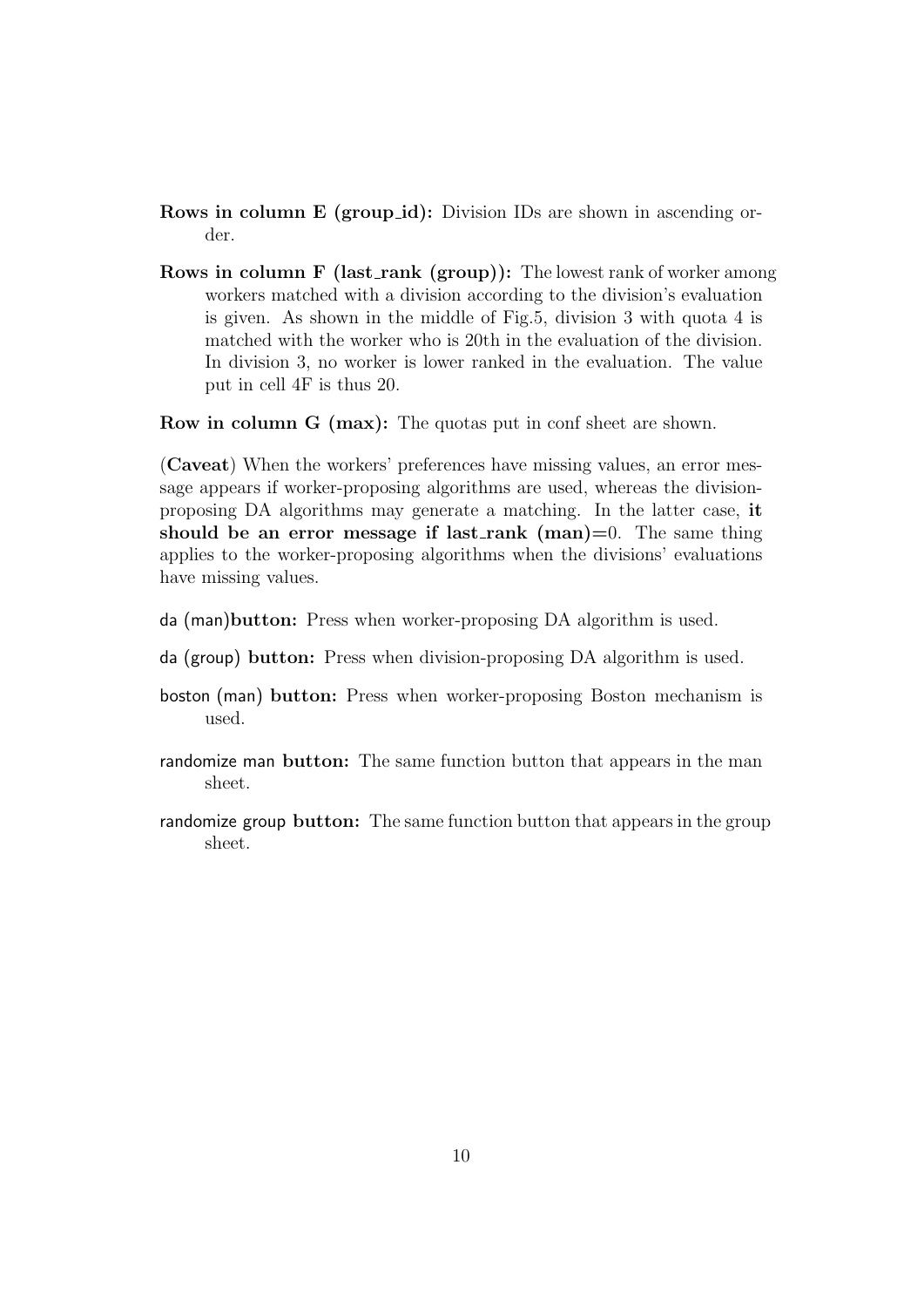# **3 Troubleshooting**

### **3.1 Developer ribbon does not appear**

In the default, Microsoft Office Excel does not show the **Developer** ribbon. Complete the following procedure (in the case of Microsoft Office Excel 2016).

- 1. Click on the **File** ribbon.
- 2. Click on the **Option** ribbon.
- 3. Click on the **Customize Ribbons** in **Excel's Option** window.
- 4. Confirm whether **Main Tab** appears in the **Customize Ribbons** field, and then look for **Developer** in the list of ribbons in **Main Tab**.
- 5. Click on the **OK** button.
- 6. Close the **Excel's Option** window, and then the **Developer** button appears. If the button does not, then open the Excel file again.

# **3.2 Error messages appear**

Confirm the following points, when error messages appear after pressing the buttons to run the program.

- Did you input data in Arabic numerals with single-byte characters in the VBA window, man sheet, group sheet, and conf sheet?
- Do the numbers of workers and divisions initially set in the VBA window coincide with those put in man sheet and group sheet?
- *•* Does the number of workers initially set in the VBA window coincide with the total of all quotas put in conf sheet?

#### **3.3 No error message but incorrect matching**

Confirm the following points, when error messages appear but the software does not generate a correct matching after pressing the buttons to run the program.

- Did you open your Excel file in Protected View (Fig.6)? In that case, click on the **To Enable Editing** button to end Protected View.
- Does the total of all quotas coincide with the total number of workers?